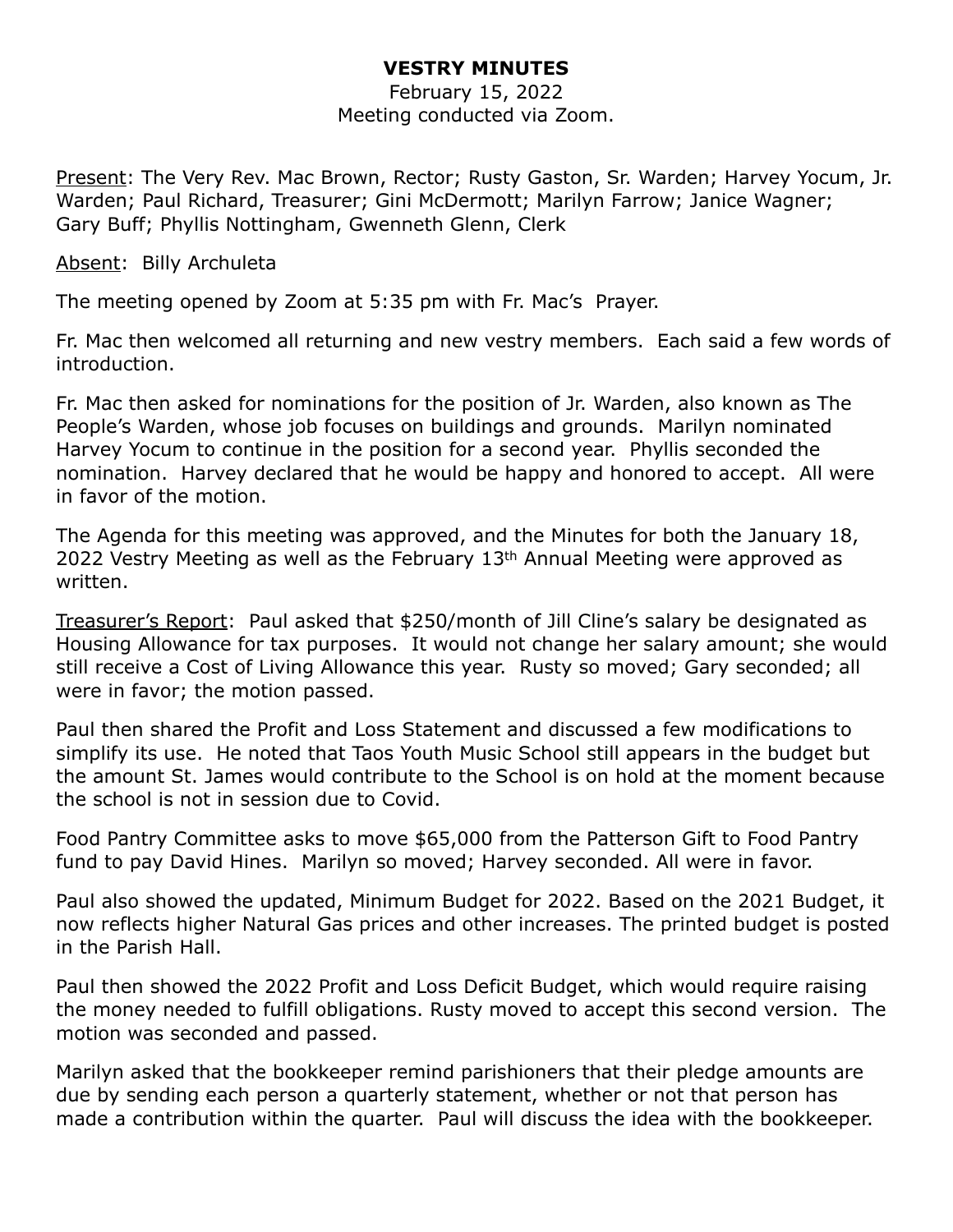Regardng Jill's clergy compensation it was decided to authorize payment of all monies due for moving from the lay pension plan to the clergy pension plan.

Senior Warden's Report: Rusty described her visit to the Common Grounds building and expressed her amazement at Jill's vision. Mike Compton is now formally engaged as General Contractor for renovation of the building.

Rusty proposed that we update the Vestry bulletin board with photos of our members. She asked each person to give her a photo as soon as possible and that, on a monthly basis, someone from the vestry write a report to be published in the email newsletter.

The group decided to ask Gwen to put a link into the email newsletter leading to the website where we can post the entire minutes of each meeting in addition to hanging them on the bulletin board. To shorten the time between each meeting and the approval of its minutes, we will approve them by email vote as soon as Gwen sends them for our personal review. Within 7 days of Gwen's having sent them we would need 5 members' approvals for posting. Gwen would send them to Erick for placement on our website, and then we would formally approve the minutes at the next vestry meeting as a group.

Junior Warden's Report: There are no changes in existing projects.

Harvey proposed a new telephone Voice Over Internet Protocol (VOIP) system which would unify all Halo Technology's parts that are now in place and reduce overall expenses. Rusty moved to accept the telephone plan, Marilyn seconded. All in favor, the motion passed.

*Halo Technologies: "Providing the Circle of Protection we all Deserve"* 

Free Estimate for:

St. James Church

VoIP Phone Upgrade & Fire Monitoring

Halo Technologies thanks you for requesting a free quote from us. Halo Technologies has a growing staff with over 40 years of combined low voltage experience. We strive on competitive pricing and take pride in setting the bar when it comes to installation quality. There has been nothing spared in your quote and based on our discussions about the project we have chosen the following items to fulfill your needs. Please look at what our design teamhas recommended for your professionalinstallation.

**Scope:**Halo Technologies prides in helping business cut overhead costs byoffering systems and technologies that allow consumers to save money. CenturyLink phone lines on average cost \$29.99 per month while many VoIP systems can start at \$9.99 per month. Halo Technologies can also save money by cutting out another phone line provided for the fire alarm and install a dual path cellular radio that is safer than traditional phone line and would cost less to monitor than the current set-up. Halo has included a fire inspection free of charge and all necessarymaterial to takeover the phone and fire communications.

#### **Product Description:**

**Patch Cords for Switch Connections QTY: 15 Total: \$140.00 VoIP Phones with Internet Throughput QTY: 8 Total: \$819.92 VoIP Service \$9.99 per Line QTY: 3 Total: \$38.97mo This item is paid directly to Ubiquiti and their Unifi service. Halo doesn't collect this. Cat6 Riser Wire 1000ft Roll QTY: 2 Total: \$398.98 M2M Fire Radio Dual Path QTY: 1 Total: \$199.99**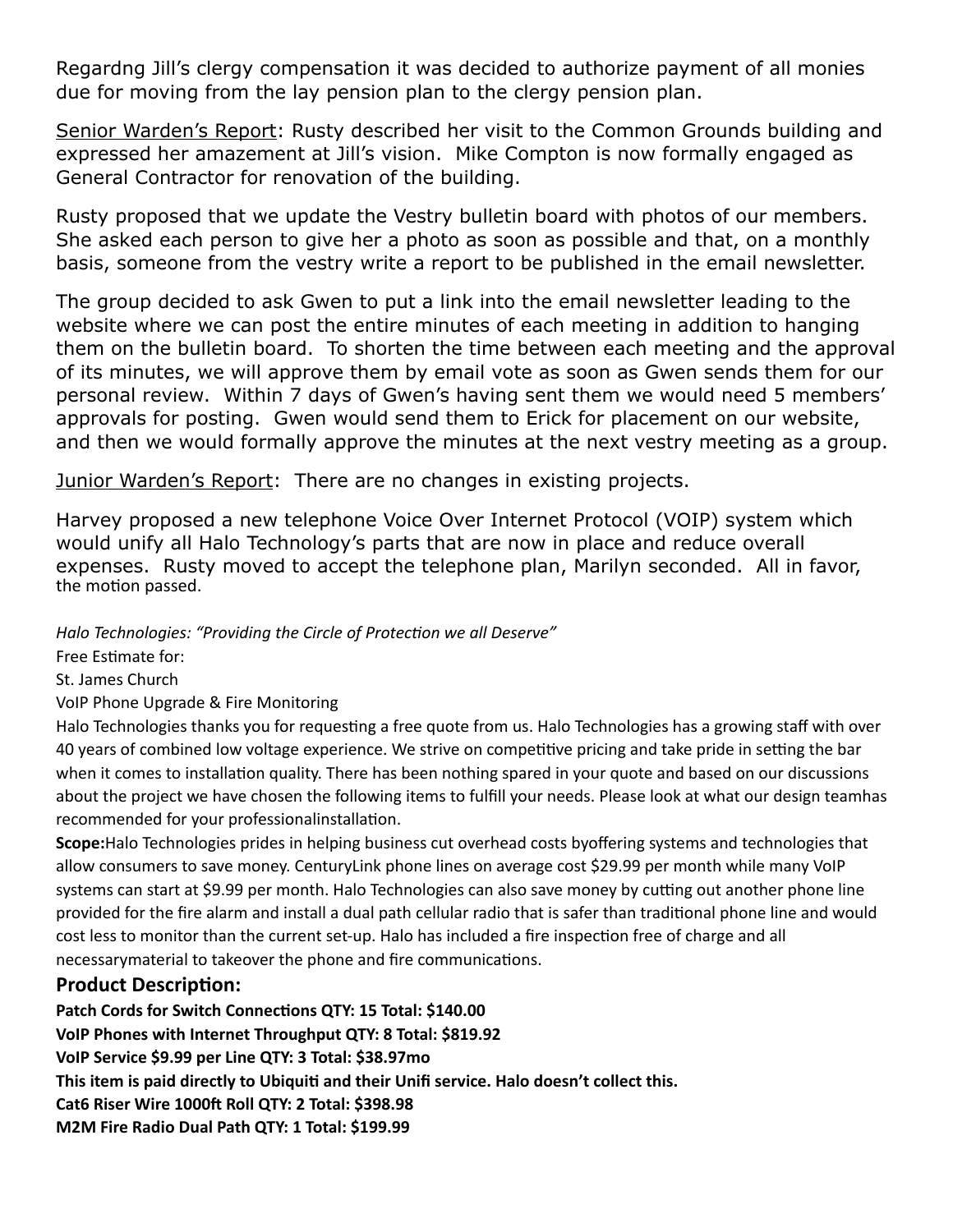## **Fire Monitoring Costs Billed Monthly QTY: 1 Total: \$39.99mo**

**Material Totals, Labor Totals & Terms & Conditions. Please read carefully!** 

**Material Total: \$1,598.88** 

**Labor, Product Warranties, Installation Guarantee and Customer Education: \$600.00 Total: \$600.00** 

**Halo Technologies offers a 90 day install warranty. Job estimated at 14 hours to complete installation, Halo estimates 2 hours of testing. All Equipment used will carry a minimum 1-year manufacturer warranty. All labor charges include misc. materials needed for a professional system.** 

*Halo Technologies will have 3-4 Journeyman licensed technicians on-site during this project. It is estimated to take one day install and possibly some programming time the following day or in the evening of the proposed install. Halo has included all supplies necessary to install everything in a professional manner. TAX SUBJECT TO CHANGE DEPENDING TO LOCATION.* 

**Total Estimate Cost: \$2,198.88 Tax: \$172.61** 

### **Total: \$2,371.49**

**Terms & Conditions:** Halo Technologies requires a 50% deposit up front to allocate materials and to schedule the project efficiently. Halo will coordinate with you directly to setup installation times based on your schedule. Halo Technologies takes pride in offering the latest technologies in home and commercial security needs. Thanks for choosing the circle protection provided by Halo Technologies LLC. Tax subject to change.

**PLEASE SIGN BELOW FOR FINAL CONFIRMATION OF JOB AGREEMENT AND TERMS:** 

X\_\_\_\_\_\_\_\_\_\_\_\_\_\_\_\_\_\_\_\_\_\_\_\_\_\_\_\_\_\_\_\_\_\_\_\_\_\_\_\_\_\_\_\_\_\_\_\_\_\_\_\_\_\_\_\_\_\_\_\_\_\_\_\_\_\_\_\_

Future projects will include replacement and rekeying of Parish Hall doors, restuccoing of church building, refinishing of main walkways in the nave.

Outreach Report: Marilyn said that Deacon Jill Cline is working with other agencies to delineate and identify who is doing what to help Taos people in need. She is hoping to coordinate efforts.

Rector's Report: Friends, It is with joy that I welcome our new members of our vestry. Since our last meeting on January 18th, I have been busy in administration and meetings. On January 20-22, the Diocesan Leadership Team gathered in retreat, digitally of course. This group includes our Bishop and Diocesan Staff, the Diocesan Council (on which I sit), the Standing Committee, the Trustees, and the Chancellors. We spent time hearing from each Diocesan Missioner and from our Bishop. Bishop Hunn used permaculture farming techniques as a metaphor for our life together as church. The group sought to hear where God is calling us, to what relationships need our tending, and what structures need attention. We met in our groups, as well as in mixed groups, to discuss ideas. The following week, January 26-27th, the Diocesan Council met to do our normal business and to continue our discussions from the retreat. From those meetings, Council will be focusing on our Deaneries, their structure, function, and effect. As the Dean of La Sierra Encantada Deanery, I am excited about what this may mean for the deanery. Since the dissolution of the POB grant structure, deaneries have been a bit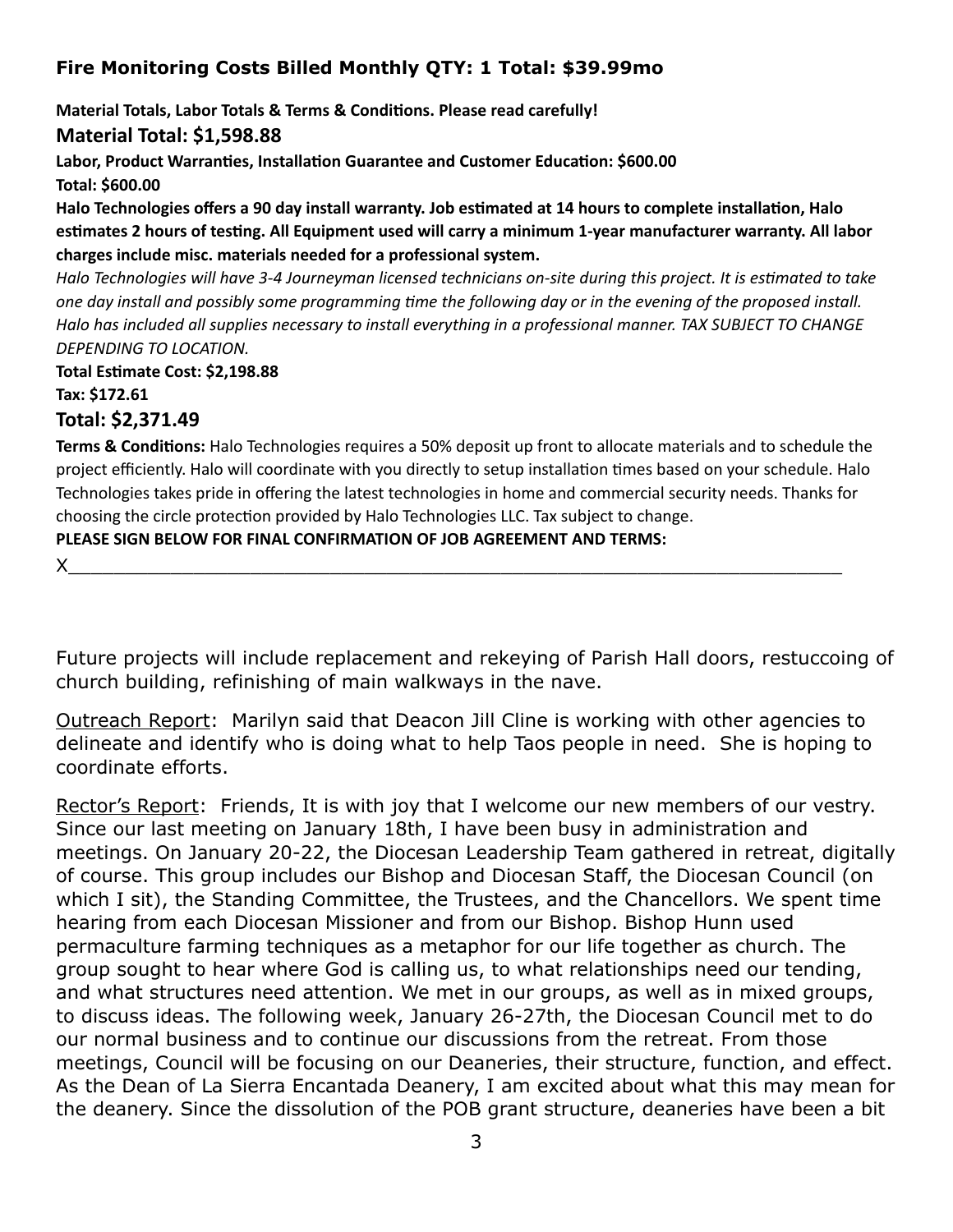wayward, and I hope this will give new life and direction. I shared this news at our last Deanery Board Meeting, 2/1, and the board shared my excitement.

This past week we also held our annual meeting. Of course, I miss being all together, yet this modality allowed a lot of people to vote and be present who may have otherwise not been able to participate. I am very pleased that we endeavored to have our business in the midst of our prayers. I hope to continue with this experiment as we continue. And I must apologize for my missing of the election of two more officers. Once I realized the issue, we were too close to the meeting and so we will discuss our plans here tonight. I have already received two nominations for those positions.

On Thursday 2/3, I attended a webinar hosted by the Rev Cn Stephanie Spellers and Dr Cathrine Meeks on Cn Spellers new book, 'The Church Cracked Open'. The book is a quick and easy read and examine ways in which the Church has become an agent of the empire rather than the Gospel. I recommend this book to all of you and will gladly have discussion groups. This month would have typically been when I attend a conference or two. As that did not occur, I will be looking for conferences in the future to attend to continue my education. In that vein, I would like to share with you that some of my continuing education books this year will be, James Baldwin's 'the fire next time, 'The Hidden Wound' by Wendell Berry, "A Catechism of Nature" by George Brown III, "The Three Mothers" by Anna Malaika Tubbs, "Black and Episcopalian" by Gayle Fisher-Stewart, "The Last Conquistador" by Marc Simmors, and "Rescuing the Gospel from the Cowboys" by Richard Twiss. I am happy to discuss them, once I have read them.

In the past month, I have met with our church staff in staff meetings and one on one. I also have informed them of my intent to meet with each of them one on one every other month, in addition to our regular staff meetings and business meetings. These one on ones are to improve communication and relationships while allowing us all to grow together as a staff. Our Staff meets every other week on Tuesday at 1 via zoom. You all are welcome to join.

On the alternating weeks from staff, the clergy of the DRG and the bishop gather for a 1 hour meeting. This meeting began with the pandemic and continues today. This meeting allows us to have greater contact with our bishop and to be able to freely communicate.

This past month I attended or hosted, two meetings about homelessness in Taos and what we can do. You all know that we will be part of the solution and we are still identifying what problems need our solutions first. This endeavor will be a partnership with other non-profits in town and I am excited about the long term effect such partnerships will bring about.

In the course of a month, I:

Attend Spiritual Direction (postponed to tomorrow bc of snow days) Prepare and Preach Sermons: 2 sermons and Annual Report Address Open Office Hours: 12 hours of open hours Scheduled Meetings: 16 hours of scheduled meetings Pastoral Care: No hospital visits made, working with multiple people in Hospice care, Multiple phone calls, texts, and emails.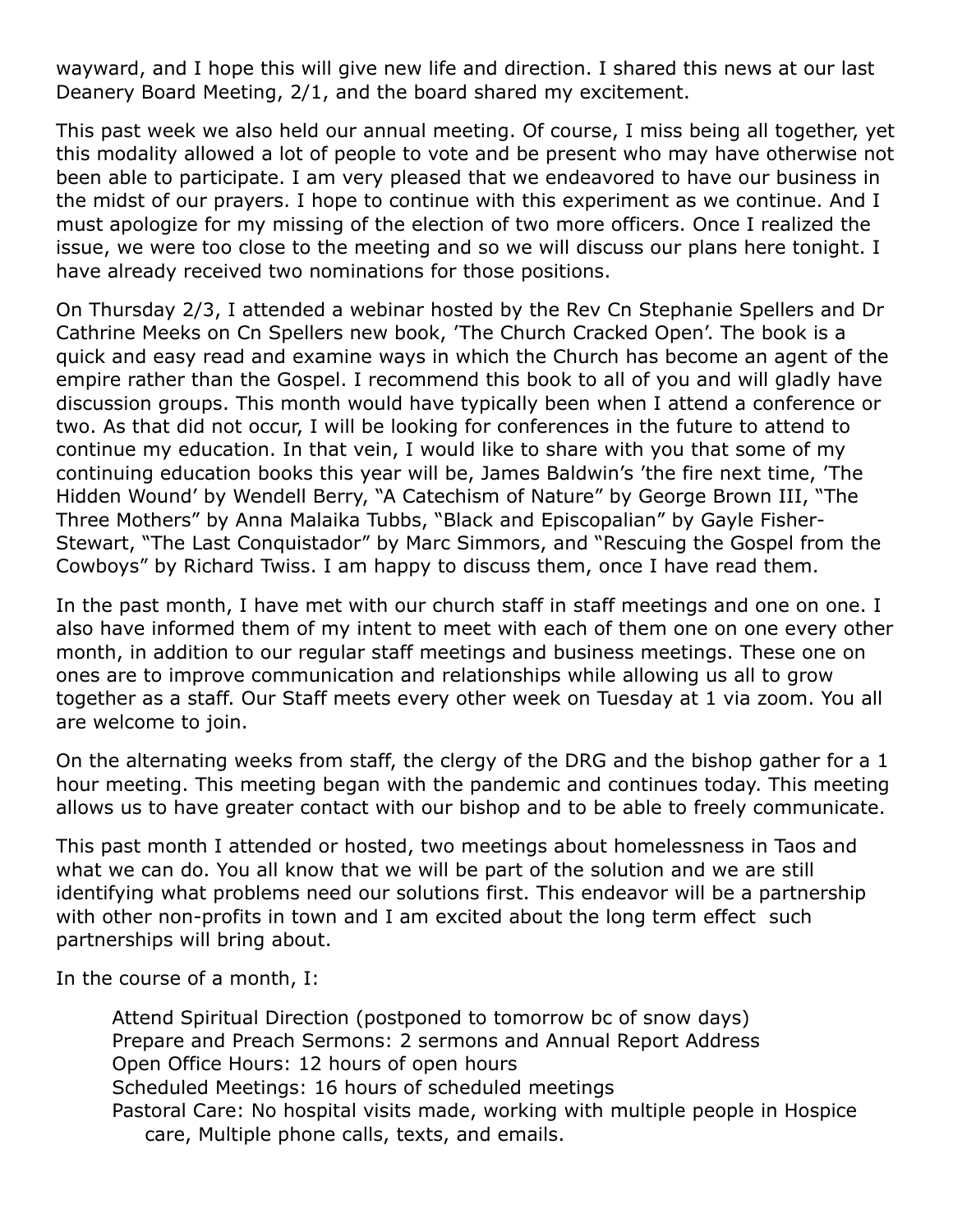Personal Prayer and Mediation Life: 1 hour every day Officiated and preached at the graveside funeral of Margaret Burns at Los Cordovas Cemetery And with the aid of others, prepared our Annual Parochial Report.

Coming Up:

LSE Deanery Meeting this Saturday Ash Wednesday 3/2 Clergy Lenten Retreat 4/3-5 Mac out on Vacation 3/10-318 And our Next Vestry moved to 3/22 bc I will be away

Faithfully submitted, Mac+ The Very Rev. Fred M Brown

Discussion: In addition, Fr. Mac made a hospital visit today and has sent out several thank you notes (for pledges received.)

The diocese has sent us draft bylaws to use when updating our existing bylaws.

Old Business: Paul wants to work on "Social Justice" (community projects) such as working with New Mexico Lutheran Advocacy to monitor and encourage legislators to pass appropriate to pass appropriate legislation such as the bill to set store front lending at a maximum of 36%, it is currently at 175%. He requested vestry approval for out-of-building cooperative community involvement in behalf of the church. There was discussion about the term "Social Justice" having negative connotations. The rector will constitute a committee to facilitate such a group.

Elise Olonia has a collection of Chinese Art which a donor wants to give to St. James Church for resale, the proceeds to be retained by St. James. Discussion followed. Rusty moved that we accept the gift and take on the expenses of storage and sale. Harvey seconded. All were in favor with one opposition. The motion passed.

New Business: Fr. Mac said we need two delegates to deanery meetings and diocesan convention. We can appoint one alternate. We will advertise for interested members then provide an online ballot with deadline.

Regular vestry meetings will continue via Zoom at 5:30 PM on the third Tuesday of each month with the exception of March 2022 when we will gather for two separate days of Vestry Retreats. Fr. Mac will poll members for preferred dates.

Rusty then urged that vestry members not feel responsible for all committees in the church. Instead each member may be responsible for area(s) of personal interest and let committees make reports to the vestry.

Rusty asked that Gwen remove the words "limited number of" from the email newsletter offer to take Communion to homes.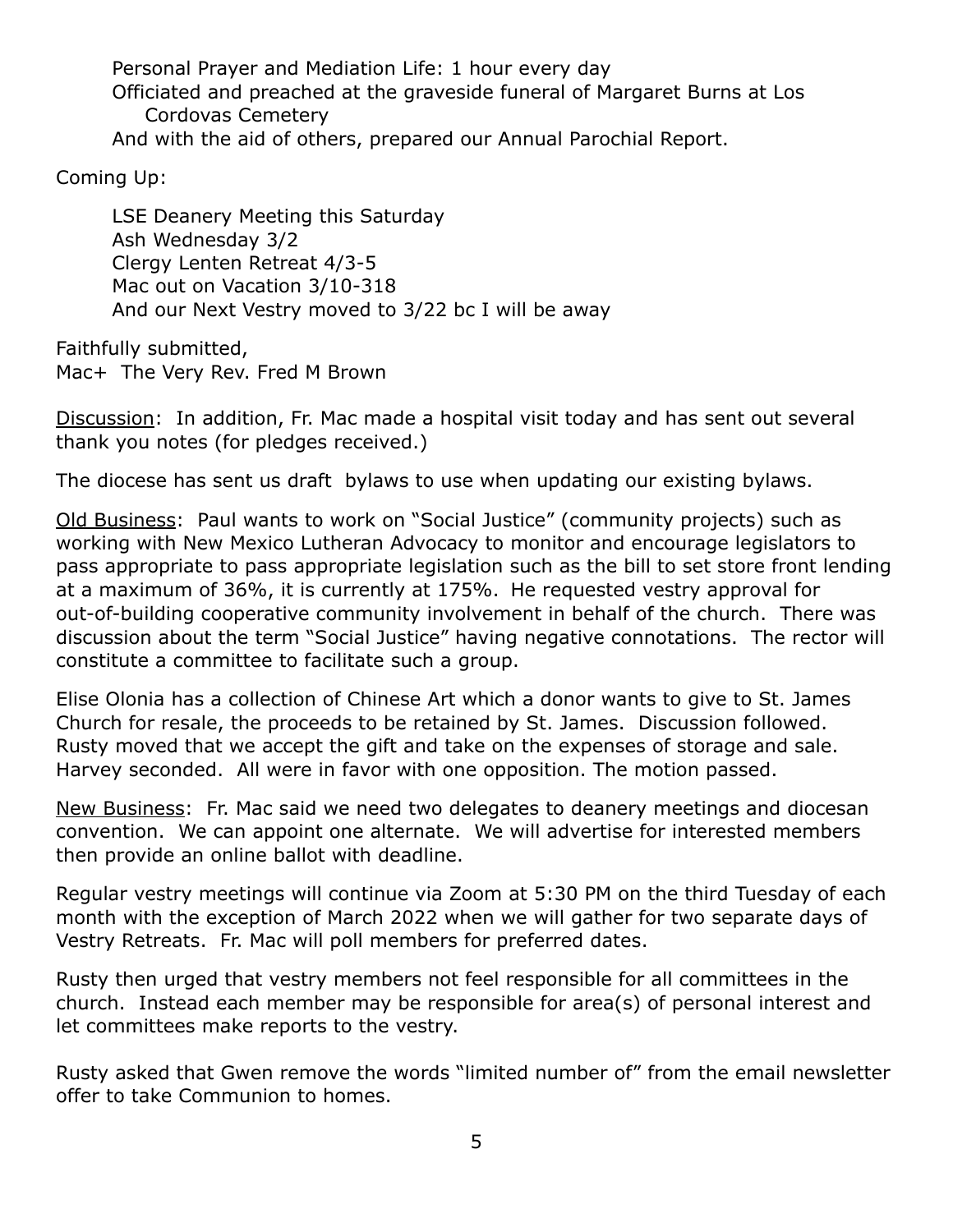The following Education Ministry report from Stacy Quinn was submitted to members by email in advance of this meeting.

# **Education Ministry Report February 2022 Stacy Quinn**

- **†** Vestry Communication: At Sunday's Annual Meeting a number of people brought up the topic of "better communication," and "being able to see the Vestry Reports," etc. Though they are expertly filed by Gwen in an annual Vestry Book in the office, which is open to all, might I suggest that we re initiate the use of the Vestry Bulletin Board in the Parish Hall? When it was used *consistently*, it worked well in that it gave a permanent location where Vestry would communicate minutes, attachments, budgets, pictures of vestry members with their position (senior warden, junior warden, treasurer, pastoral care liaison, altar guild liaison, food pantry liaison, etc.) That way you have done *your part* in communicating. Also, if Fr. Mac makes an announcement once a month that "we just posted new minutes or treasurer's report, etc." and the parishioners can find them on the Vestry BB, then they will be reminded to look in the same place. If you want the Vestry BB reinstated, I'd be happy to freshen it up. If someone on the vestry would rather do it, that's fine, too. Also, if you ask me to do it, please send me a list of who is liaison for what. Am I to assume that the drink cooler's location has not been grandfathered in? It slightly covers that area. I have attached a photo of the Vestry BB so that you know the area I'm talking about.
- **†** I want this year to be a year that we pay closer attention to the needs and wants of parents and/or their children other than on Sunday morning. Some of this falls under Sydney's domain (i.e. family fellowship events outside of Sunday A.M.) and other ideas might fall under Adult Ministry. As we currently have a blank slate, I have spoken with parents directly to have them think about what their needs/ desires are, and I have e-mailed Sydney about the topic. If I don't hear back from her, I'll speak with her this Sunday.
- **†** As you heard at the annual meeting, the children have expressed an interest in having Birthday-cake Sunday reinstated. I think we can either have a cake, and have Sydney make individual slices, OR we can have Birthday-cake Cupcake Sundays. I will ask Fr. Mac if we can do either or only one of the scenarios. I have sent Sydney the contact list form, so that she doesn't have to recreate it and have offered to get a Birthday Poster Board from Unicorn for signup.
- **†** I set up a meeting with Taos Landscaping, Fr. Mac, Harvey, and myself to talk about the three areas in the backyard. They will adjust the design based on our input and have a "semi-final copy for presentation" ready for April 1. Just a reminder, the design is not a fait accompli, but it shows parishioners that much thought has gone into accommodating areas for sit-down conversation, holy programs (i.e. Palm Sunday) and meditation, the very young, the young, the teenagers, and also a place for grilling. All age groups from 0-100 have been